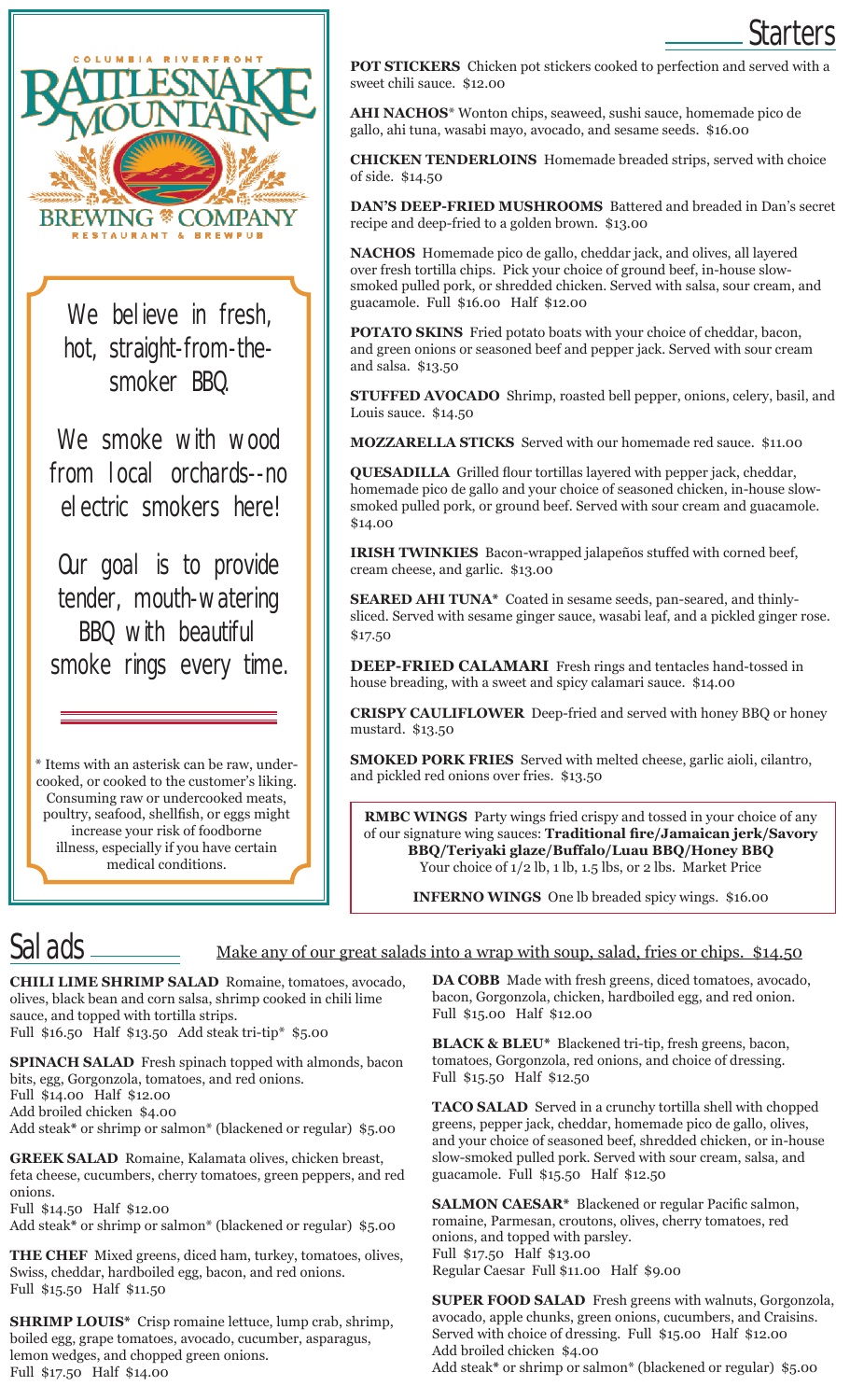# Burgers \_\_\_\_\_\_\_

Our commitment to a better burger begins with ground 100% Angus beef and is served with lettuce, tomato, onions, and mayo. It continues with your choice of salad, soup, homemade chips, tater tots, or fries (choice of sweet potato, shoestring, or beer-battered). Substitute onion rings for \$1.00.

## **THE CLASSIC\***

Just one great burger. \$13.50

Add any item below for just \$1.00 Add two items \$1.75 Add three items \$2.50 **Add-ons:** bacon, ham, fried egg\*, sautéed mushrooms, fresh grilled jalapeños, pineapple, onions, peppers, avocado, pepper jack, Swiss, cheddar, or Gorgonzola

# **HAWAIIAN SIGNATURE BURGER\***

Teriyaki sauce, grilled ham, pineapple, and Swiss make this a local favorite! \$15.50

## **BLACK & BLEU\***

Seasoned with Cajun spice and topped with Gorgonzola and grilled bacon. \$15.50

## **BBQ BURGER\***

Bacon, onion rings, BBQ sauce, and cheddar. \$15.50

# **DAVE'S MAGNIFICENT SOUTHWEST GUACAMOLE BURGER\***

1/2 lb. hand-smacked ground Angus beef patty. Includes bacon, mayo, lettuce, and pepper jack cheese piled mountain high with pico de gallo, salsa, and guacamole. \$17.00

# **BIG BOY CRISPY CHICKEN BURGER**

A chicken breast dipped in buttermilk, dredged in flour, egg, and panko, then deep-fried to perfection. Served with mayo or honey mustard, tomato, pickle, lettuce, and onion. \$16.00

All sandwiches and wraps

Sandwiches & Wraps

are served with choice of salad, soup, homemade chips, tater tots, or fries (choice of sweet potato, shoestring, or beer-battered). Substitute onion rings for \$1.00.

**PRIME RIB DIP** A generous portion of slow-roasted prime rib on a toasted hoagie roll. Served with au jus. \$15.00 Try it Philly cheesesteak style \$16.50

**BRISKET SANDWICH** House-smoked brisket, Tillamook extra sharp white cheddar, crispy pickles, and BBQ sauce. Served with coleslaw. \$17.00

**CUBAN** Our in-house slow-smoked pulled pork, sliced ham, Swiss, dill pickles, and Dijon mustard on a grilled croissant. \$15.00

**BBQ PULLED PORK** Our in-house slow-smoked pulled pork cooked up with savory BBQ on a toasted hoagie with cheddar and topped with coleslaw. \$15.00

# **TURKEY CRANBERRY SANDWICH**

Cinnamon bread smothered in house-made cranberry cream cheese with turkey and Swiss. \$14.50

**ITALIAN GRINDER** Pepperoni, salami, Canadian bacon, pepperoncini, olives, tomatoes, and mozzarella baked on a hoagie. Topped with Italian balsamic dressing. \$15.50

**CALIFORNIA WRAP** Bacon, lettuce, tomato, diced chicken breast, cheddar jack, and ranch dressing all rolled in a warm tortilla. May substitute crispy chicken upon request. \$15.00

**REUBEN** Slow-cooked seasoned corned beef, fresh-baked rye bread, Swiss, sauerkraut, and Thousand Island dressing. \$15.00

**GYRO** This will have your taste buds soaring! Feta cheese, onions, fresh-ground lamb, tzatziki sauce, tomatoes, and a lemon wedge. \$15.00

# **THE FARMER\***

Smoked pork belly, ham, bacon, over-easy egg, smoked cheddar, mayo, and pickled red onions on a toasted bun. \$17.00

# **CLUB HOUSE SANDWICH**

Ham, turkey, cheddar, Swiss, lettuce, tomato, bacon, and honey mustard spread over sourdough. \$16.00



Try a glass of our house-brewed root beer or iced tea!

# **BERMUDA TRIANGLE FISH TACOS**

Beer-battered fish, cabbage, homemade pico de gallo, and Cajun tartar. Served on three corn tortillas. \$17.00

Try them instead with chicken, steak\*, or pulled pork and your choice of chipotle mayo or ranch.

Talk to your server or call 509-783-5747 for your catering needs!

> Additional sauces \$0.35

\* Items with an asterisk can be raw, undercooked, or cooked to the customer's liking. Consuming raw or undercooked meats, poultry, seafood, shellfish, or eggs might increase your risk of foodborne illness, especially if you have certain medical conditions.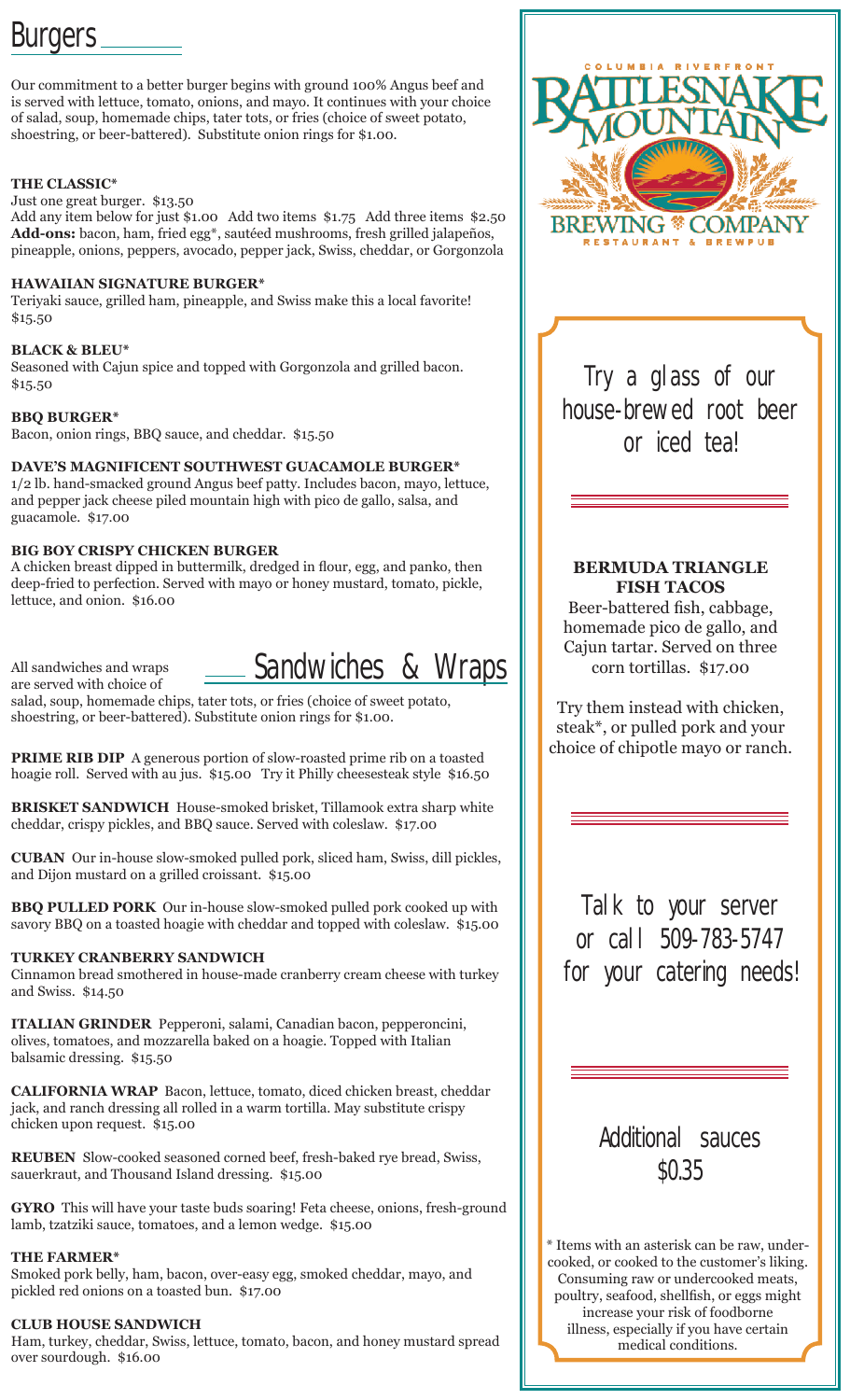

Follow us on Facebook & Instagram

We believe in fresh, hot, straight-from-thesmoker BBQ.

We smoke with wood from local orchards--no electric smokers here!

Our goal is to provide tender, mouth-watering BBQ with beautiful smoke rings every time.

> We proudly serve Pepsi products

\* Items with an asterisk can be raw, undercooked, or cooked to the customer's liking. Consuming raw or undercooked meats, poultry, seafood, shellfish, or eggs might increase your risk of foodborne illness, especially if you have certain medical conditions.

# **SPAGHETTI & MEAT SAUCE**

An RMBC favorite! Comes with homemade meat sauce and topped with shaved Parmesan, mozzarella, and basil. Served with garlic toast and choice of soup or salad. \$15.00

Entreés

#### **FISH & CHIPS**

Beer-battered cod deep-fried to a golden brown. Served with coleslaw, choice of starch, house tartar, and fresh cut lemons. Four pieces \$15.50 Two pieces \$11.00

#### **STEAMER CLAMS**

Baby clams steamed with butter, garlic, lemons, and herbs. Served with garlic toast. \$17.50

#### **CEDAR PLANK SALMON\***

Cooked on a plank and smothered in a lemon-lime dill sauce. Served with seasonal vegetables, rice pilaf, garlic toast, and choice of soup or salad. \$19.50

#### **CHICKEN PARMESAN**

Seasoned chicken with a buttery crispy panko coating baked to perfection atop a bed of angel hair pasta, house-made marinara sauce, basil, provolone, and Parmesan. Served with garlic toast and choice of soup or salad. \$19.00

#### **PRIME RIB STIR FRY**

An RMBC favorite! This dish includes broccoli, spaghetti, carrots, celery, green onions, yellow onions, bell peppers, chili garlic sauce, prime rib, garlic, and egg. Topped with sesame seeds and parsley. Served with garlic toast and choice of soup or salad. \$17.00

#### **STEAK & SHRIMP\***

8oz choice cut top sirloin, deep-fried shrimp, rice pilaf, seasonal vegetables, garlic toast, and choice of soup or salad. \$28.00

#### **CHICKEN MARSALA**

Pan-seared chicken breast sautéed with mushrooms, Swiss, onions, and Marsala wine. Served with garlic toast and your choice of soup or salad. \$18.50

#### **CHICKEN ALFREDO**

Broiled chicken breast, Alfredo sauce, broccoli, and topped with Parmesan. Served with garlic toast and your choice of soup or salad. \$17.00

Specialty & The Lighter Side \_\_\_\_\_\_

#### **SEAFOOD LINGUINE**

This delicious dish includes scallops, mussels, steamed clams, bay shrimp, hand-crushed tomatoes, chili flakes, Parmesan, and onions. Topped with basil and parsley. Served with garlic toast and your choice of soup or salad. \$22.50

#### **SALMON BOWL\***

This dish is just delicious. Served with your choice of salmon or ahi tuna, green bell peppers, poached egg, avocado, basmati rice, sesame oil, Japanese seasonings, and sushi sauce. \$17.00

#### **BOSTON VEGGIES**

Fresh seasonal veggies herb-steamed with aged white cheddar. Served with garlic toast. \$16.00 Add chicken \$4.00 Add shrimp or salmon\* (blackened or regular) \$5.00

#### **CHIPOTLE BLACK BEAN BURGER**

Spicy vegetable and black bean patty topped with pepper jack and served with chipotle mayo. Served with your choice of side. \$15.00